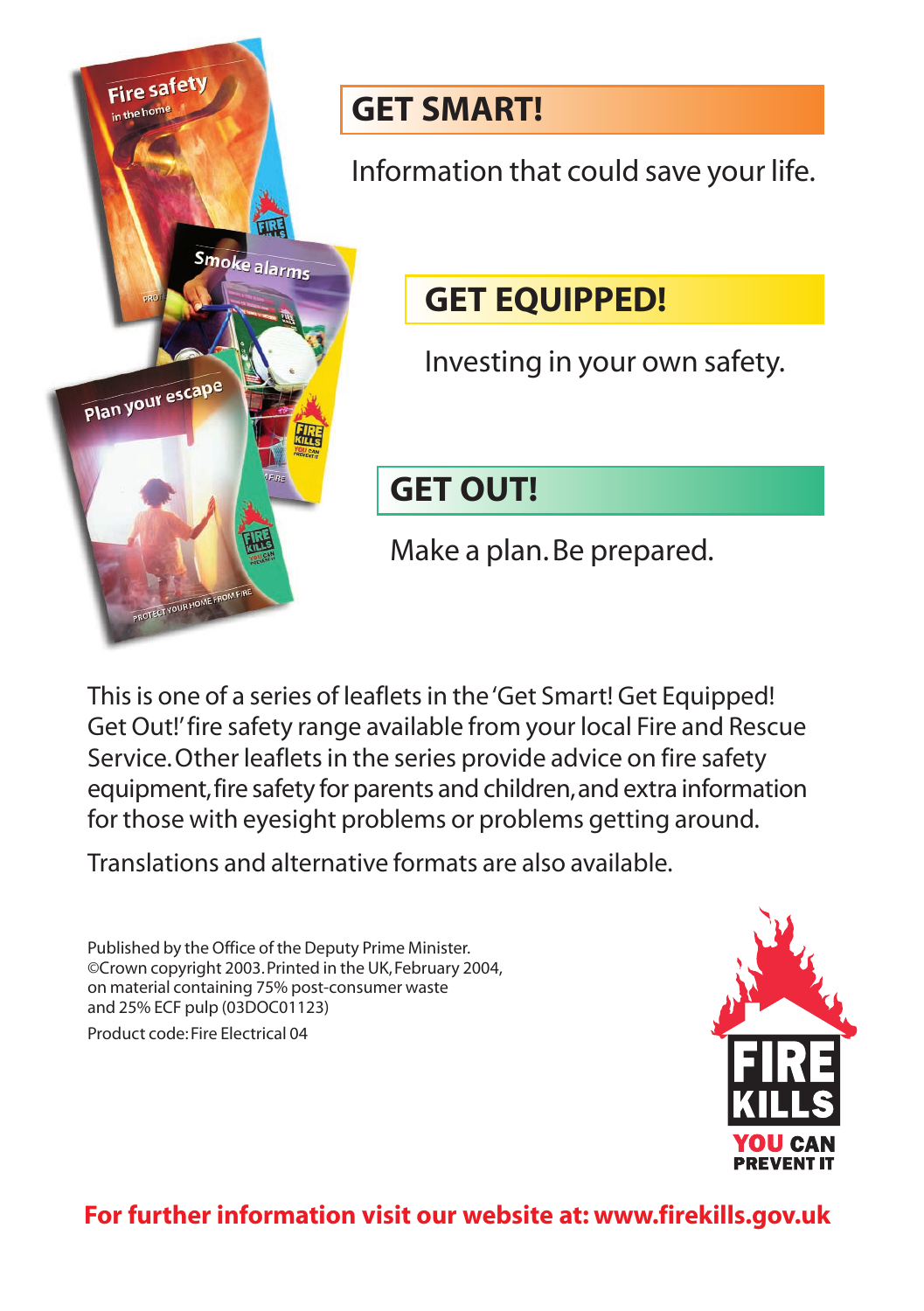# **Electrical safety Electrical safety**



## **PROTECT YOUR HOME FROM FIRE**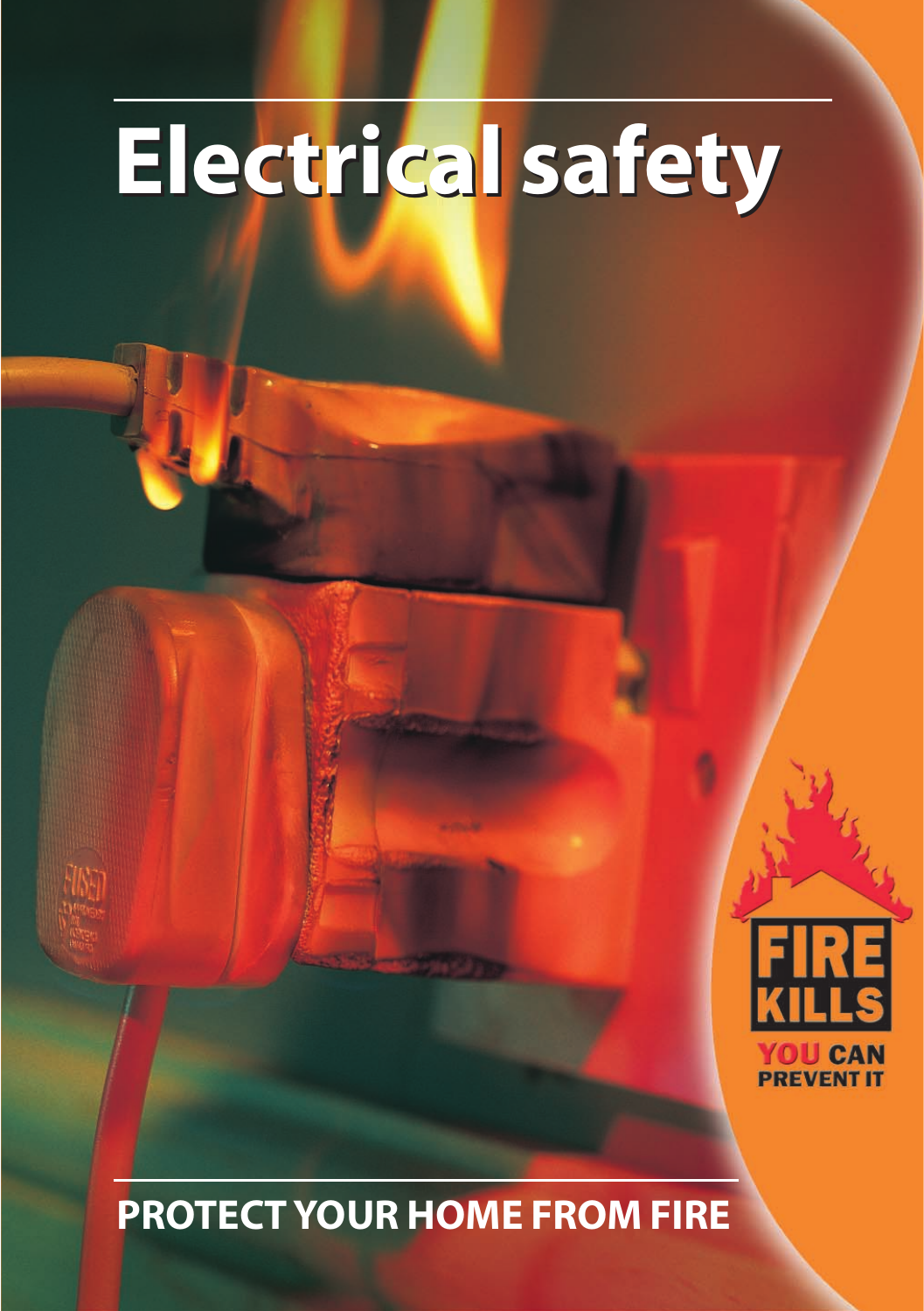# **Fire safety – electrical safety**

**Don't underestimate the fire risk from electricity. Just because there's no flame doesn't mean there's no risk. Electric wires don't even need to touch anything for a spark to jump and a fire to start.**

#### **Real life – a simple mistake**



Jo Clarke was busy cooking and didn't notice when the lead from the kettle got pushed onto a hot ring.

When flames suddenly shot up from the plug in the wall, Jo panicked.

She shouted for the children, got them out of the house and called 999 on her mobile.

By the time the fire brigade arrived one wall of the kitchen was badly damaged, but at least no one was hurt.

Treat electricity with care.Keep cables free from dangers.



*Turn off and unplug electrical appliances when they are not being used, unless they are designed to be left on (for example, freezers and video recorders).*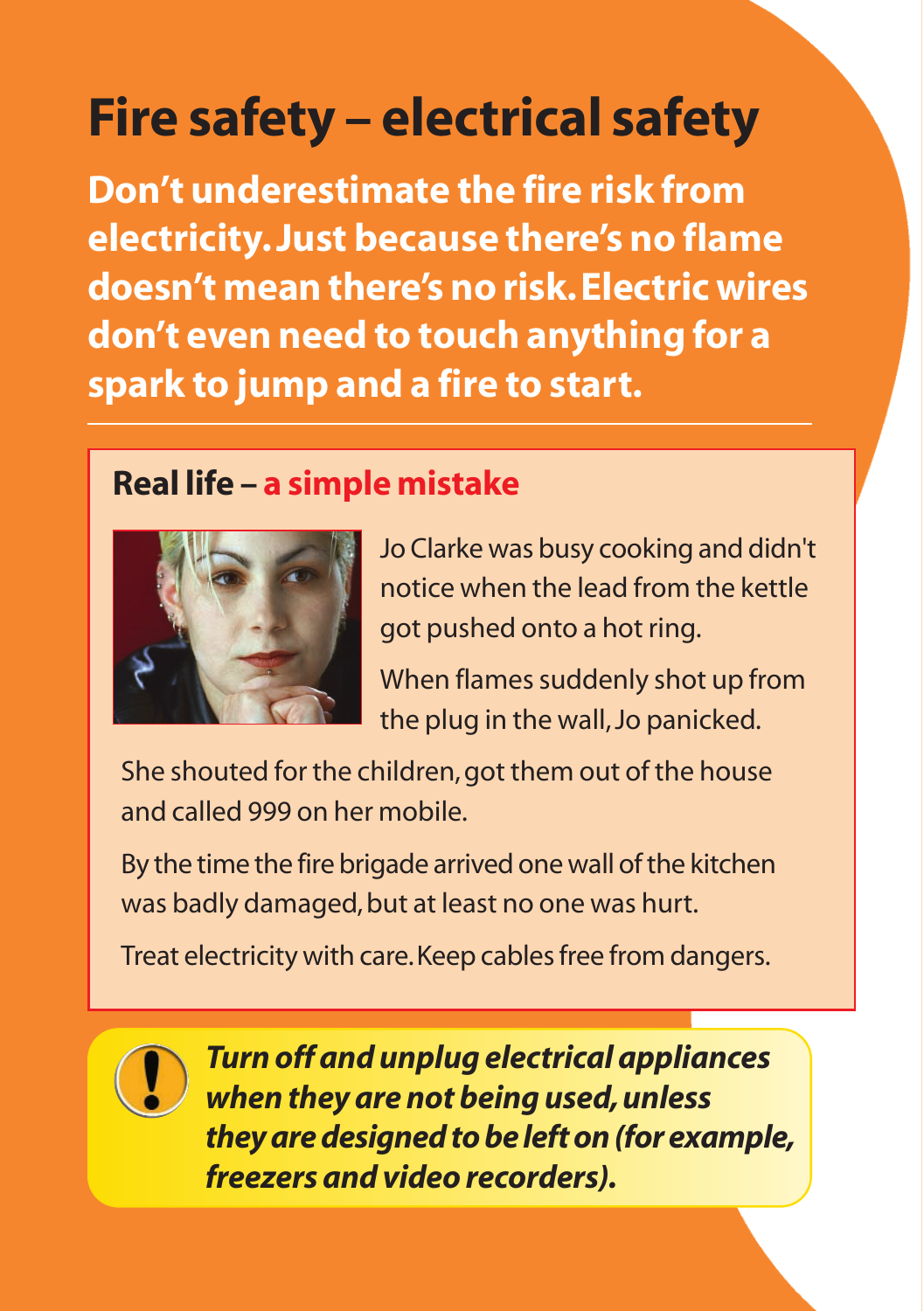# **WHAT TO CHECK FOR – DANGER SIGNS**

- Watch out for hot plugs and sockets, fuses that blow for no reason, flickering lights, and scorch marks on sockets or plugs.
- Check electrical leads and plugs for wear and tear and faulty wiring. Frayed leads or exposed internal wires are fire risks.
- Don't overload sockets use one plug in each socket.

- Keep electrical leads, plugs and appliances away from water.
- Keep electrical appliances clean and in good working order, and have them serviced regularly.This is especially important for washing machines and tumble dryers that may be left on overnight.
- Never buy an electrical appliance without knowing it is safe to use.New appliances should have the British or European safety mark on it.If the appliance is second-hand,always have it checked by a qualified electrician before you use it.







This is a 'block-type' adaptor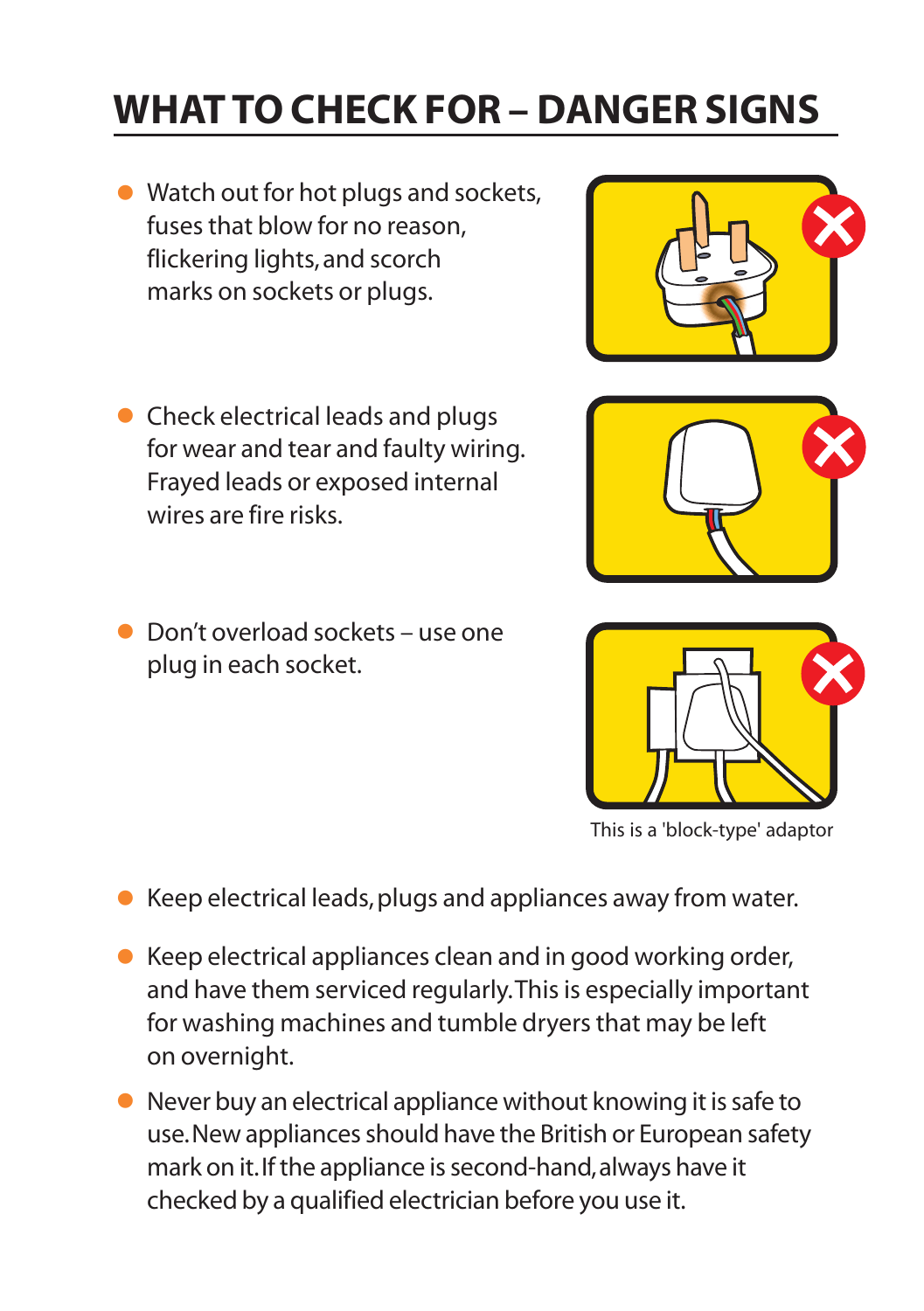# **PLUGS AND CABLES – THE RULES**

#### **Prevent overheating – use the right fuse**

• **Appliances that use up to 700 watts** (for example,TVs, table lamps, radios, videos, DVD players and electric clocks) need a 3-amp fuse.

• **Appliances that use 700 to 1000 WATTS watts** (for example, vacuum cleaners, small electrical tools, blenders and food processors) need a 5-amp fuse.

• **Appliances that use more than1000 watts** (for example, kettles, computers, toasters, washing machines and hairdryers) need a 13-amp fuse.

Always check the wattage of the appliance before you fit a new fuse.If you are not sure, ask a qualified electrician.

- **Throw away and replace damaged** cables. Never use tape to mend or join cables.
- Never run cables under mats or carpets where you cannot see wear and tear.

#### **Don't overload sockets**

- Use a 'bar-type'fused adaptor on a lead, rather than a 'block-type'adaptor.
- Don't allow the total amps of all plugs in the adaptor to add up to more than 13 amps (or 3000 watts of power).
- Don't plug adaptors into adaptors – use one adaptor in each socket.





AMP <mark>amp</mark> amp <mark>amp</mark>

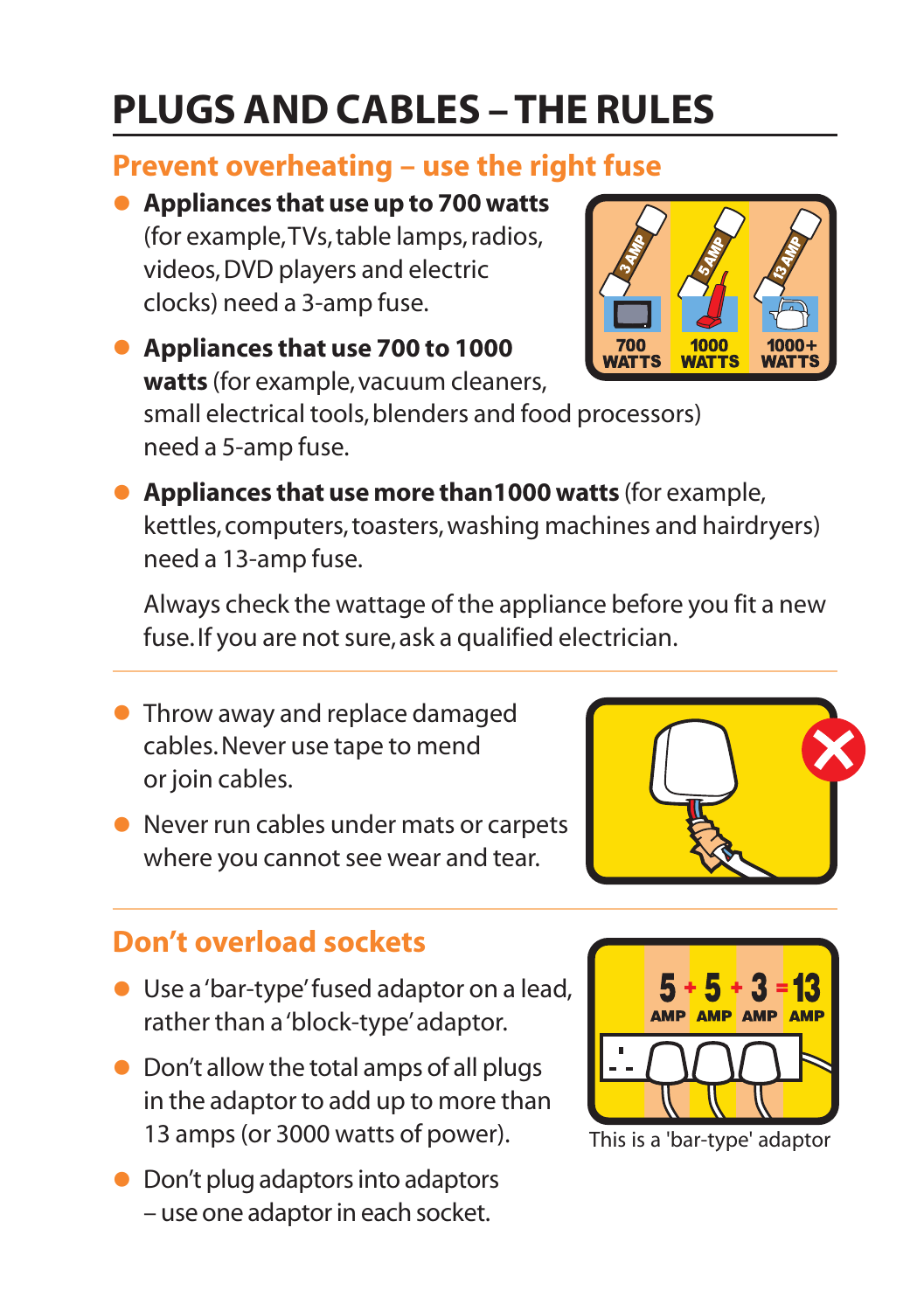#### **Wire plugs carefully**

 $\bullet$  Keep the outer covering of the power lead securely inside the plug. Make sure the internal wires are firmly in place and that the right colour wire is in the right place!



Never cut sealed plugs off to use them again.

*Don't take chances with electricity. If you have any concerns, consult a qualified electrician.*

### **FIT A SMOKE ALARM**



- The best way for you to protect yourself and your home is to fit a smoke alarm.They cost from as little as £5 and you can get them from supermarkets and high-street stores.
- Make sure you test the smoke alarm's battery every week. If you need help or advice on which is the most suitable smoke alarm for you or where to fit it, contact your local Fire and Rescue Service (Fire Station).They will be happy to give you advice.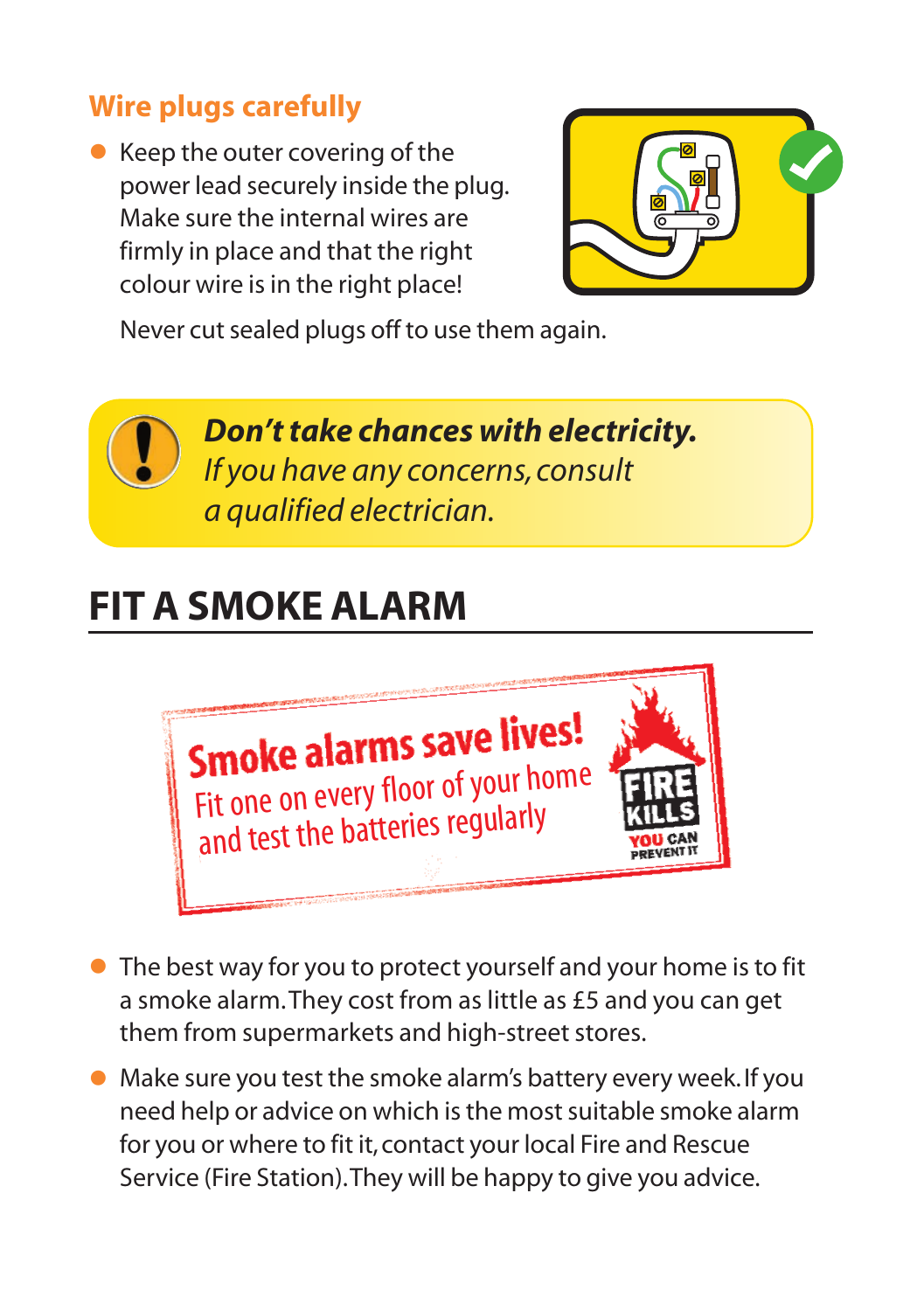# **ELECTRIC BLANKETS**

#### **Does your electric blanket need replacing?**

- Check the blanket and its lead for the following signs of wear and tear.
	- Fraying fabric
	- Scorch marks

– Soiling

- Exposed elements
- Creasing or folding
- Damp patches
- Damaged or missing tapes
- Worn lead
- Loose connections
- Get your blanket tested by an expert every three years. For details of who can test your blanket, ask the shop where you bought it or contact your council's Trading Standards Department.
- Replace electric blankets every 10 years. Never buy second-hand blankets and look out for the British or European safety mark.

#### **Use your electric blanket safely**

- Always follow the instructions.
- Leave a blanket switched on all night only if it has thermostatic controls that make it safe to use all night. Otherwise, switch it off and unplug it before you get into bed.
- Don't get an electric blanket wet. If it gets wet, don't use it until it is completely dry. Never switch it on to dry it.
- **•** Store electric blankets flat or rolled – never fold them!